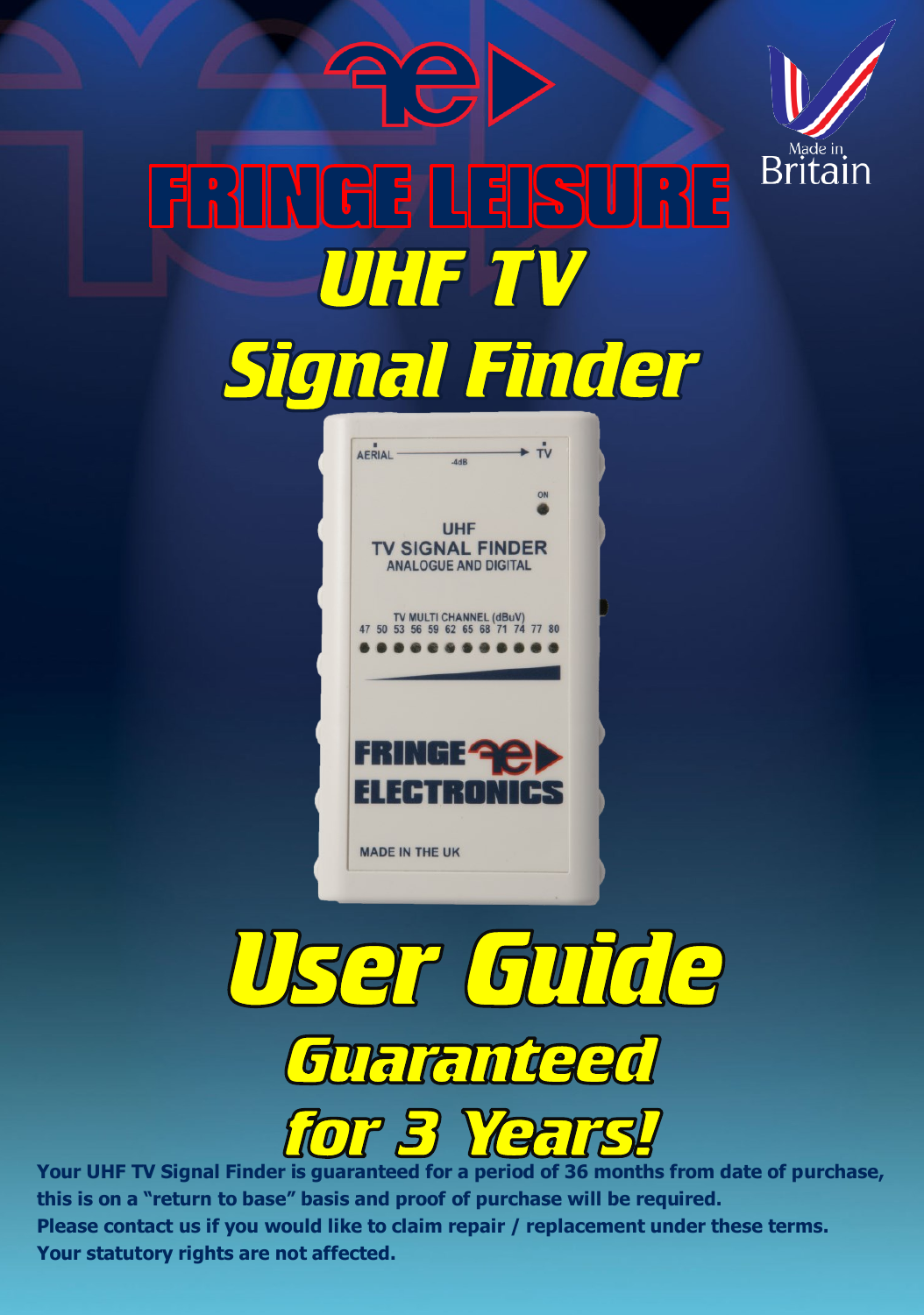

## **Instructions for use:**

The **UHF TV signal finder** is designed for use in where TV is received over UHF frequencies. Specifically with caravan / motorhome / boat users with VHF/UHF directional TV aerials in mind

- Fit 9V PP3 battery (supplied) into battery holder within the battery compartment to the rear of the TV signal finder
- Connect the aerial lead to the socket marked Aerial.
- Turn on the power switch, located on the top of the unit, between the two sockets, the red "On" power indicator will light.
- Rotate the directional aerial, with both horizontal and vertical polarization until the greatest number of LED's are lit. This indicates the strongest signal and best position for your aerial.
- The Finder can now be removed from the aerial lead and connected to your TV equipment. You are now ready to tune your TV to receive the best quality TV signal available in your area.

Alternatively, the TV signal finder may be left connected in line with the TV equipment:

- Connect the aerial lead to the socket marked Aerial.
- Connect a coax lead from the socket marked TV and the TV equipment (not supplied).
- Turn on the power switch, located on the top of the unit, between the two sockets, the red "On" power indicator will light.
- Rotate the directional aerial, with both horizontal and vertical polarization until the greatest number of LED's are lit. This indicates the strongest signal and best position for your aerial.

You are now ready to tune your TV to receive the best quality TV signal available in your area.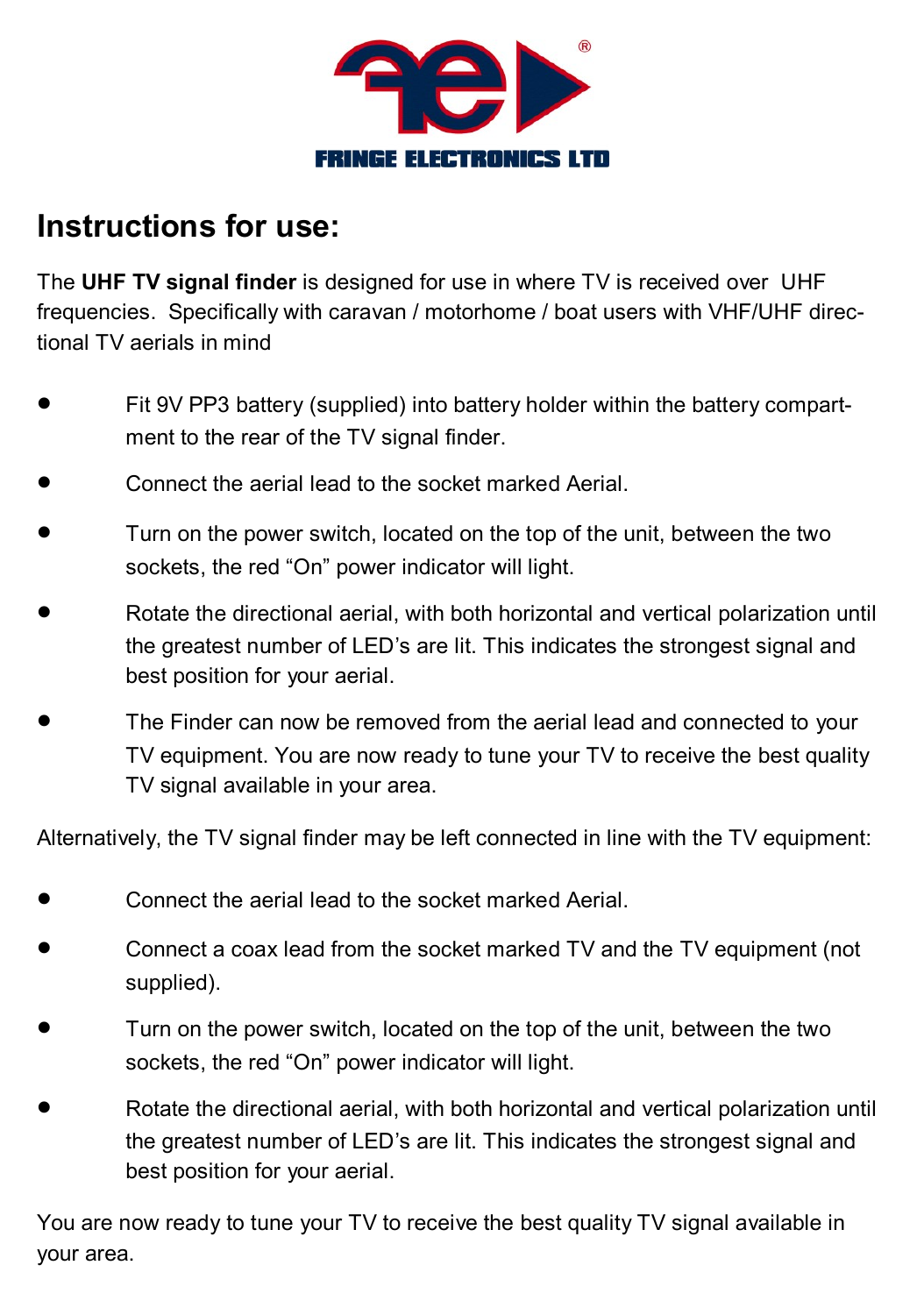## **Technical Specification:**

Power Requirement ….. 9V PP3 Battery. Avg. 60mA. Battery Life ……………. Zinc (6F22) – 6Hrs continuous use. Alkaline (6LR61) – 10Hrs continuous use. Frequency Response … UHF, 470-860Mhz, (CH21-68) Through Loss ………… <4dB

Mid Band Sensitivity (5 TV Channels / 6 digital MUX +/-3dB)

| 1 LED  47dBuV  Weak signal, not all TV services may be available   |
|--------------------------------------------------------------------|
| 2 LED's  50dBuV  Weak signal, not all TV services may be available |
| 3 LED's  56dBuV  Weak signal, not all TV services may be available |
| 4 LED's  59dBuV  Weak signal, not all TV services may be available |
| 5 LED's  62dBuV  Optimum signal                                    |
| 6 LED's  65dBuV  Optimum signal                                    |
| 7 LED's  68dBuV  Optimum signal                                    |
| 9 LED's  71dBuV  Optimum signal                                    |
| 10 LED's 74dBuV  Optimum signal                                    |
| 11 LED's 77dBuV  Optimum signal                                    |
| 12 LED's 80dBuV  Strong signal, attenuation may be required.       |
|                                                                    |

Because of the wide band nature of this signal finder, erroneous readings may occur if used in close proximity of transmitter towers (cell phone, tetra etc) and wireless equipment.

The indicated signal level is a guideline only and accuracy is not guaranteed.

The **UHF TV Signal Finder** (excluding battery) is guaranteed on a "return to manufacturer" basis for a period of **3 years** from date of purchase. In the event of a claim, please contact us (details below, with proof of purchase).

Fringe Electronics Ltd. Reserve the right to improve and change specifications without notice.